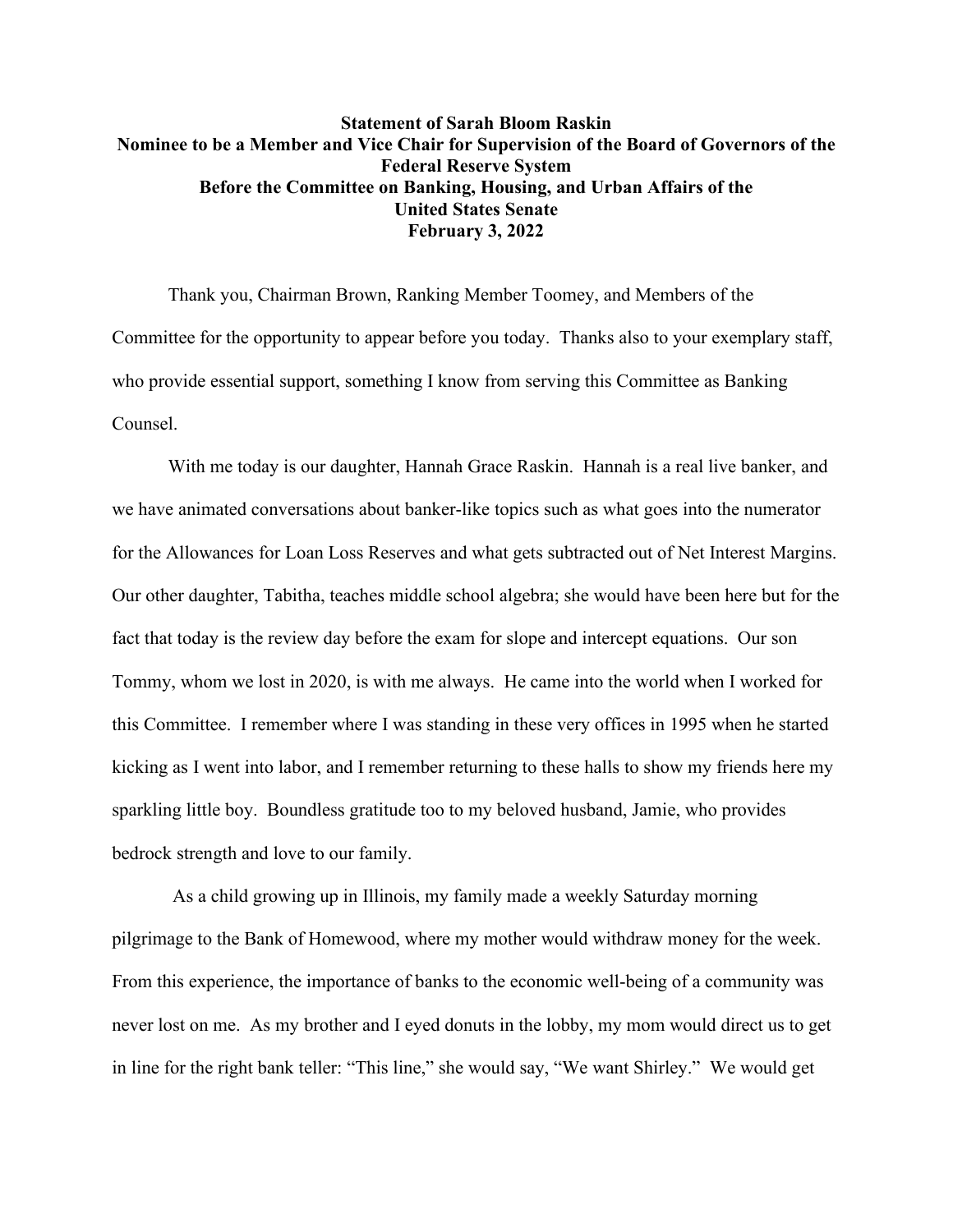weekly updates on Shirley's children, their Little League games, bowling scores, and family camping trips.

In 2007, I was honored to become Maryland's state bank commissioner, which enabled me to demonstrate my lifelong appreciation for community banking. Later, I was confirmed by the Senate to be a Governor on the Federal Reserve Board from 2010 to 2014 and Deputy Treasury Secretary from 2014 to 2017. I also worked in the private sector as a banking lawyer and general counsel. I am proud of my work at the federal and state levels to champion the interests of consumers and community banks, while ensuring the resilience of our financial system, particularly in the areas of cybersecurity and appropriately tailored rules. These experiences helped me understand the importance of bank supervision to the ability of our financial system to work for all Americans.

I also learned from the subprime mortgage crisis, which cost us tens of millions of jobs and homes, and trillions of dollars lost to our families, businesses, and communities in equity and savings. Like the crises before it, the subprime mortgage crisis showed how weak regulatory oversight and unattended problems can reverberate, rattle, and ravage our entire economy. I learned that—to be effective for all Americans—bank supervisors must make sure that the safety of banks and the resilience of our financial system are never compromised in favor of short-term political agendas or special interest groups. They must stay attentive to risks no matter where they come from: inside or outside the financial sector; well-identified asset bubbles or speculation; a set of threat actors that launch cyberattacks; or from nature and cataclysmic weather-related events.

As created by Congress, the role of Vice Chair of Supervision requires consultation with other Governors of the Federal Reserve, the Fed's expert staff, the banks themselves, and other

2